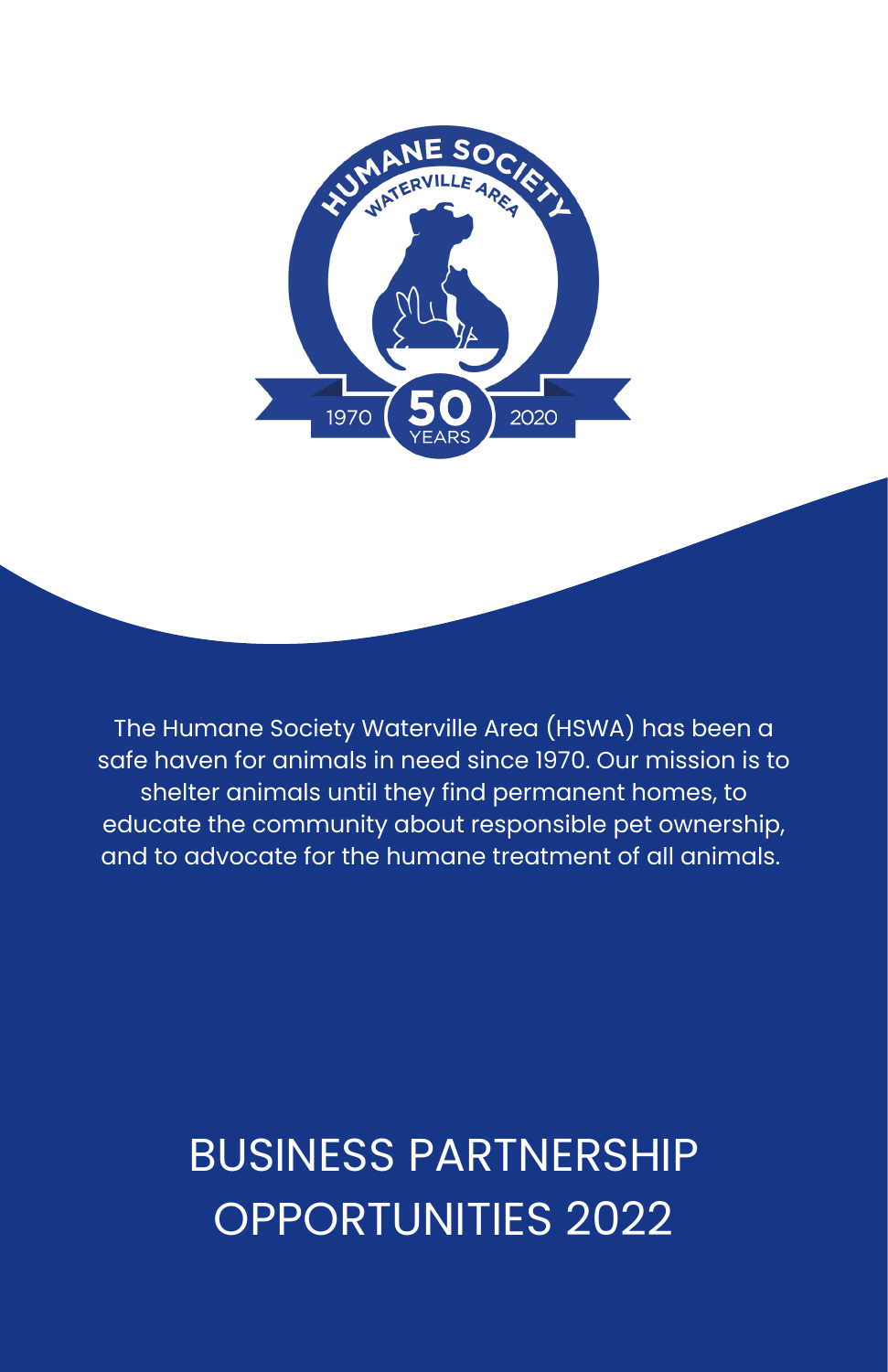## Benefits of Community Marketing

#### Customizable marketing to fit your specific goals

Sponsorships with local organizations are a great way to outsource your marketing efforts to someone with an already established audience who can build a sponsorship uniquely designed to achieve your marketing goals. HSWA will always tailor our sponsorship packages to best fit our partner's needs.

#### Increased brand awareness and allegiance among target consumers

Partnering with local causes allows your target demographic to see your business as a valuable community member. According to Forbes, 81% of millennials want a company to make public commitments to charitable causes, and 32% of Americans refuse to support a company that goes against their values. Partnerships are not just good for your brand, they're good for your bottom line.

#### Improved employee morale and community reputation

Corporate charitable giving can increase employee morale and elevate workplace culture. If giving in the form of sponsorships, this can also improve your standing and perceived value in the community, leading to a profitable return on your investment.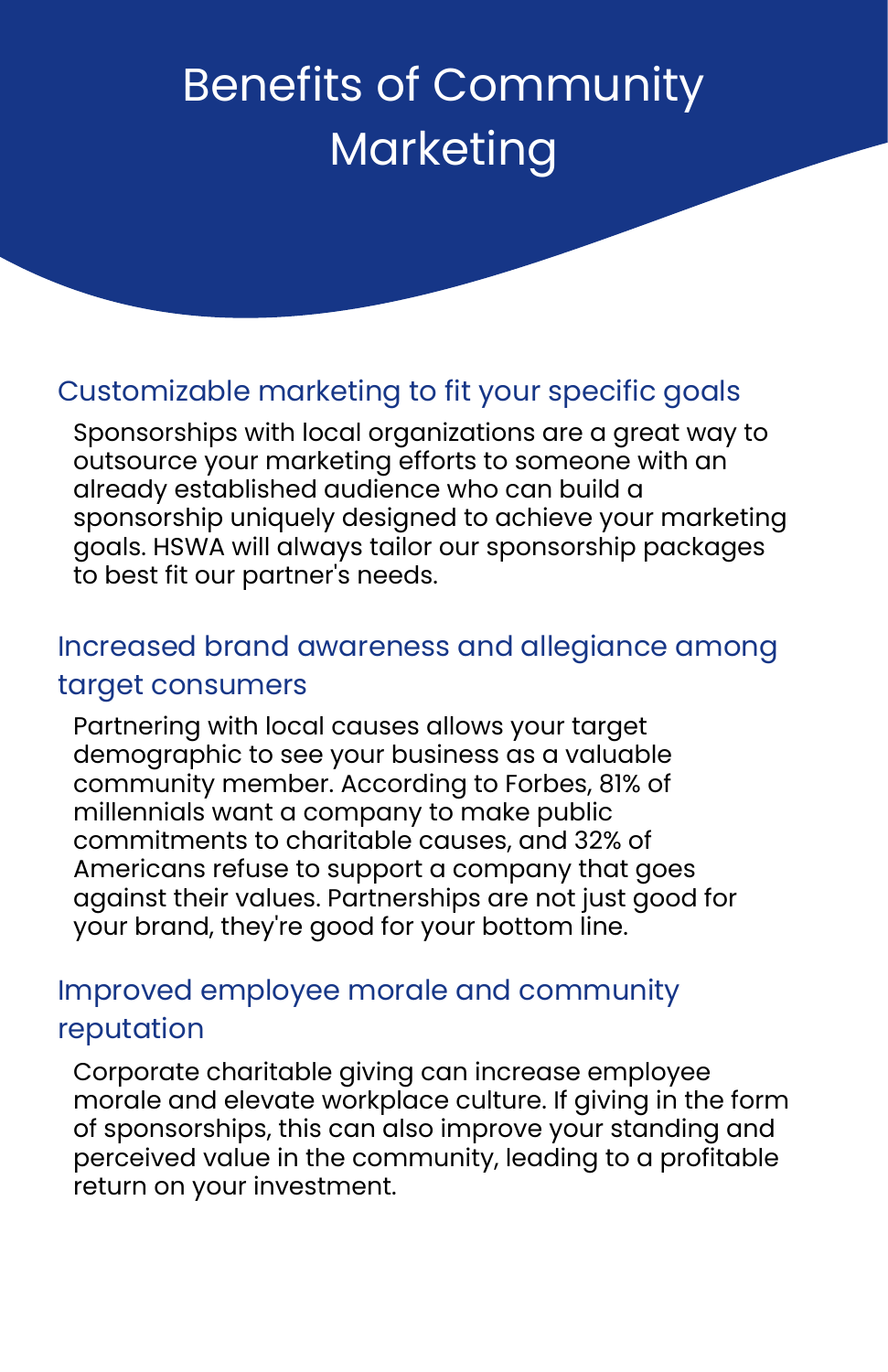# H S W A I N N U M B E R S

# **40,000+**

Facebook Page followers

## **2,000+**

Email subscribers

# **26,000+**

Monthly website visitor sessions

# **1,000+**

**Community** members at our first event under current leadership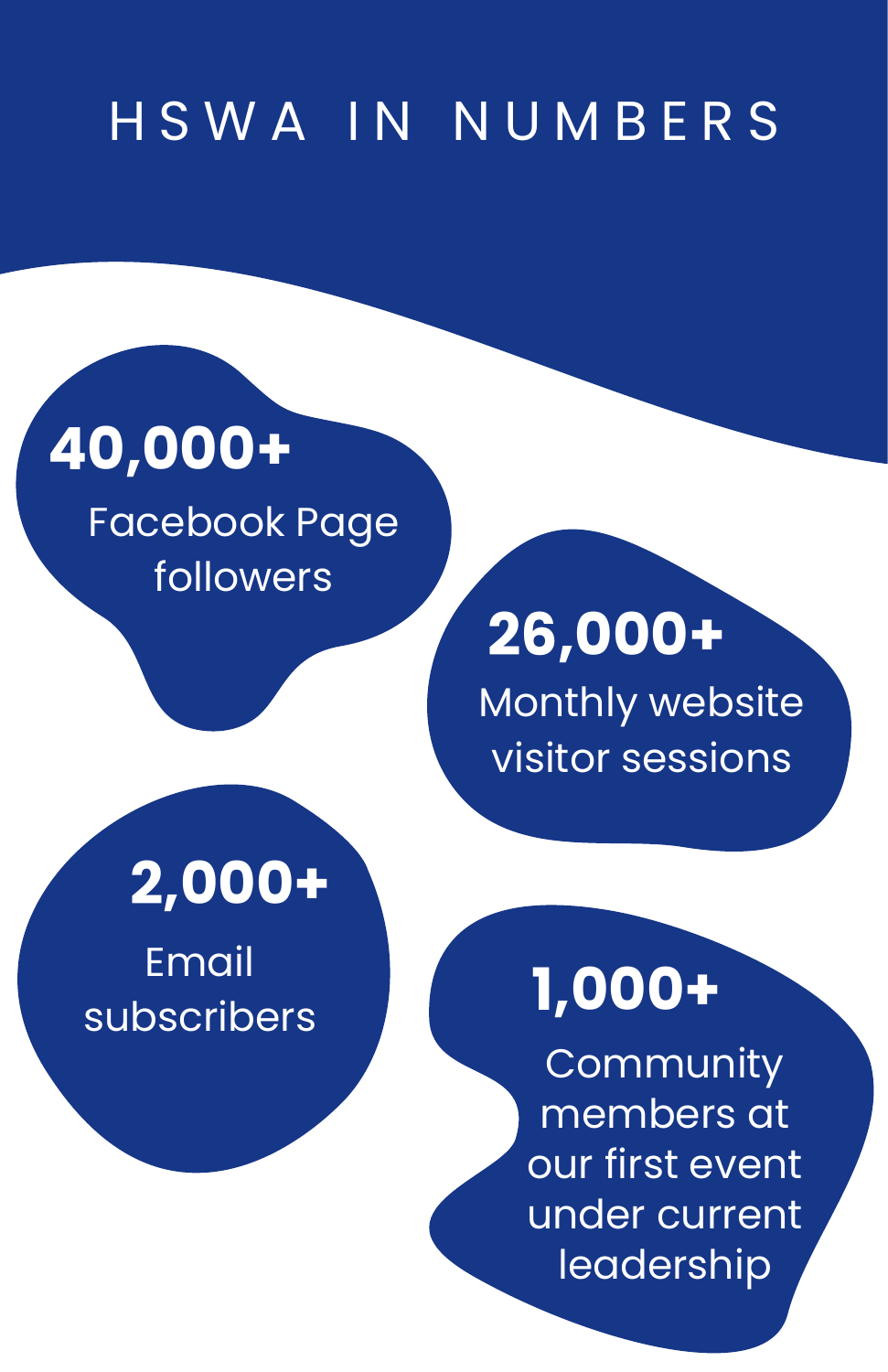### PARTNERSHIP LEVELS

#### *Best in Show Partner — \$50,000+*

- Advertisement of your choice in quarterly newsletter (emailed to 2,000+ individuals)
- Priority featured advertisement of your choice on HSWA website's supporter page (linked to your business website)
- Large logo (linked) on HSWA website footer across all pages (average monthly site traffic is 26,000+ sessions)
- Large plaque on supporter wall in community room with permanent placement
- One non-exclusive Facebook post pinned for full giving year (40,000+ followers)
- One exclusive monthly Facebook post
- Speaking opportunity at all HSWA events
- Opportunity for promotional item placement at all HSWA community events
- One reserved trunk space at Trunk or Treat and unlimited tickets to Halloweekend party with skip-the-line access
- Unlimited VIP tickets to Woofstock Festival plus priority transportation

### *Top Dog Partner — \$25,000+*

- Large logo in quarterly newsletter (emailed to 2,000+ individuals)
- Large logo on HSWA website's supporter page (linked to your business website)
- Medium logo (linked) on HSWA website footer across all pages (average monthly site traffic is 26,000+ sessions)
- Medium plaque on supporter wall in community room during giving year
- One non-exclusive Facebook post pinned for one month of your choice (40,000+ followers)
- One exclusive quarterly Facebook post
- Speaking opportunity at one yearly HSWA event of choice
- Opportunity for promotional item placement at two HSWA community events
- One reserved trunk space at Trunk or Treat and 10 tickets to Halloweekend party with skip-the-line access
- 10 VIP tickets to Woofstock Festival plus priority transportation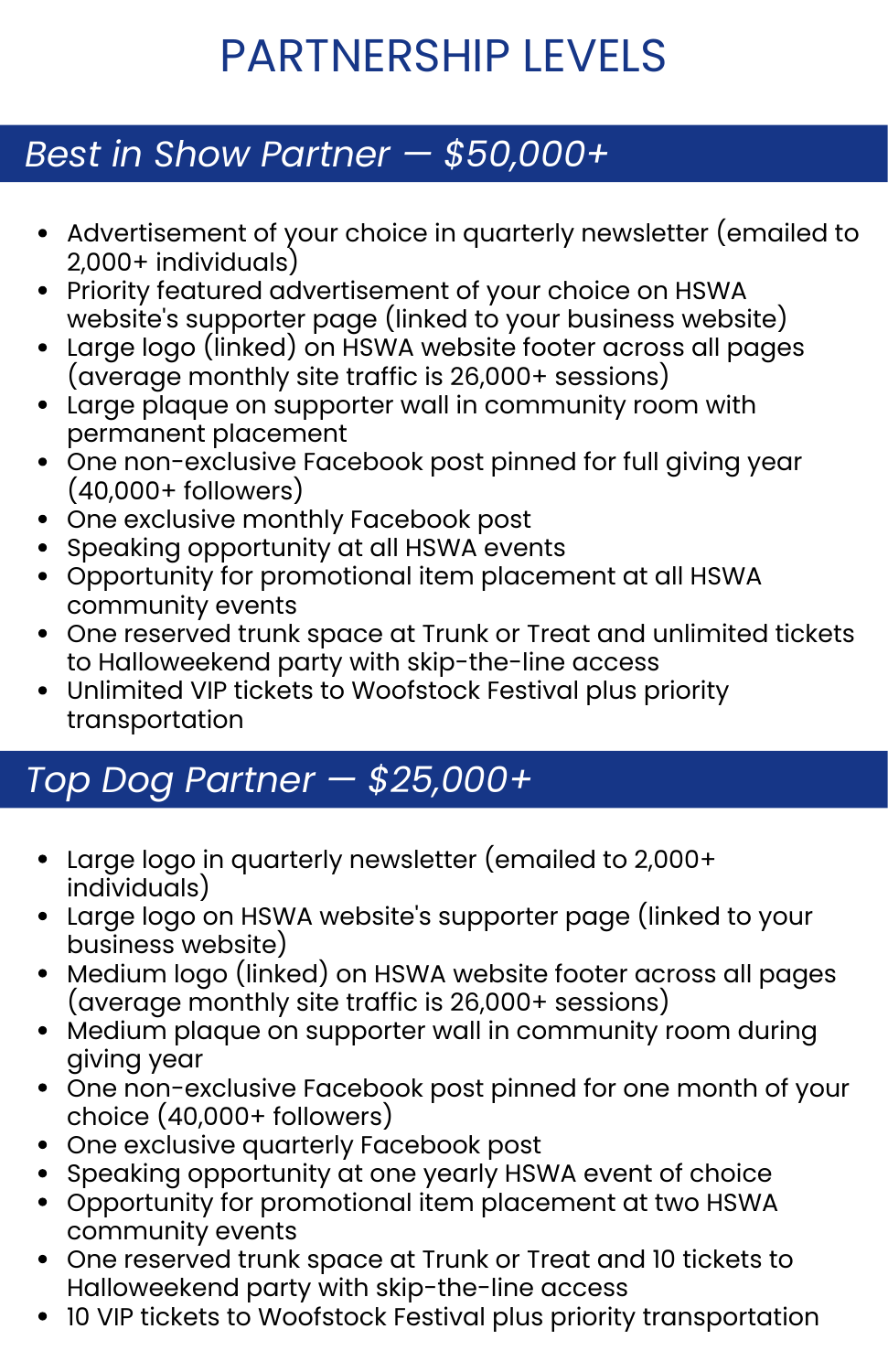## PARTNERSHIP LEVELS

#### *The Cat's Meow Partner — \$10,000+*

- Medium logo in quarterly newsletter (emailed to 2,000+ individuals)
- Medium logo on HSWA website's supporter page (linked to your business website)
- Small logo (linked) on HSWA website footer across all pages (average monthly site traffic is 26,000+ sessions)
- Small plaque on supporter wall in community room during giving year
- One non-exclusive monthly Facebook post (40,000+ followers)
- One reserved trunk space at Trunk or Treat and 6 tickets to Halloweekend party with skip-the-line access
- 6 VIP tickets to Woofstock Festival

#### *High Paw Partner — \$5,000+*

- Small logo in quarterly newsletter (emailed to 2,000+ individuals)
- Small logo on HSWA website's supporter page (linked to your business website)
- Business name (linked) on HSWA website footer across all pages (average monthly site traffic is 26,000+ sessions)
- One non-exclusive quarterly Facebook post (40,000+ followers)
- One reserved trunk space at Trunk or Treat and 4 tickets to Halloweekend party with skip-the-line access
- 4 VIP tickets to Woofstock Festival

#### *Puppy Love Partner — \$1,000+*

- Business name listed in quarterly newsletter (emailed to 2,000+ individuals)
- Business name listed on HSWA website's supporter page (linked to your business website)
- One non-exclusive Facebook post annually (40,000+ followers)
- One reserved trunk space at Trunk or Treat and 2 tickets to Halloweekend party with skip-the-line access
- 2 VIP tickets to Woofstock Festival